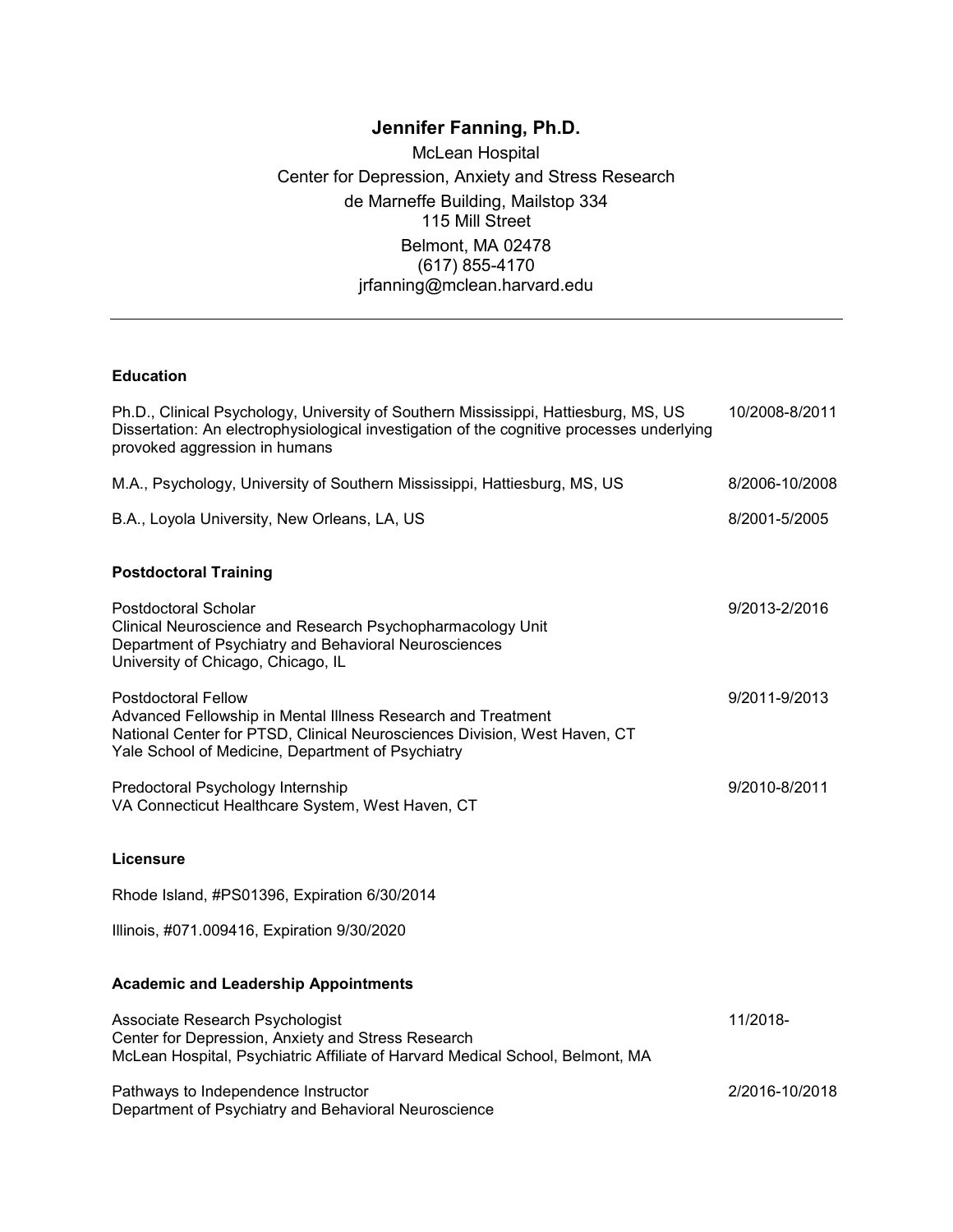University of Chicago, Chicago, IL

## **Other Relevant Employment and Clinical Activities**

| Clinician, Outpatient Psychiatry Clinic, University of Chicago Hospitals, Chicago, IL                            | 8/2017-Present |
|------------------------------------------------------------------------------------------------------------------|----------------|
| Clinician, PTSD Clinic, VA Connecticut Healthcare System, West Haven, CT                                         | 9/2011-8/2013  |
| Clinician, Psychiatric Emergency Room, VA Connecticut Healthcare System,<br>West Haven, CT                       | 4/2013-8/2013  |
| Clinician, Predoctoral Psychology Internship, VA Connecticut Healthcare System,<br>West Haven, CT                | 9/2010-8/2011  |
| Clinician Extern, Forrest County District Attorney Community Service Diversionary<br>Program, Hattiesburg, MS    | 9/2009-8/2010  |
| Clinician Extern, Pine Belt Mental Healthcare Resources, Hattiesburg, MS                                         | 9/2008-9/2009  |
| Clinician Extern, South Mississippi State Hospital, Purvis, MS                                                   | 6/2008-8/2008  |
| Graduate Clinician, University of Southern Mississippi Clinical Psychology<br>Department Clinic, Hattiesburg, MS | 8/2007-1/2010  |

## **Honors and Awards**

| NIH Loan Repayment Program                                                         | $2017 -$ |
|------------------------------------------------------------------------------------|----------|
| ACNP Travel Award, American College of Neuropsychopharmacology                     | 2016     |
| NSF Travel Award, Society for Social Neuroscience                                  | 2016     |
| Chair's Choice Travel Award, Society of Biological Psychiatry                      | 2016     |
| Injury Control Research Center for Suicide Prevention (ICRC-S) Travel Grant        | 2013     |
| Young Investigator Award, International Society for Research on Aggression         | 2010     |
| Doctoral Dissertation Award, University of Southern Mississippi Office of Graduate | 2009     |
| <b>Studies</b>                                                                     |          |
| Excellence in Research Award, University of Southern Mississippi                   | 2008     |
| <b>Clinical Psychology Department</b>                                              |          |
| American Psychological Association Travel Grant                                    | 2008     |

#### **Professional Memberships and Activities with Leadership Positions**

**Educational Administration and Leadership**

| Member, American Psychological Association               | Current |
|----------------------------------------------------------|---------|
| Member, International Society for Research on Aggression | Current |

## **Educational Activities**

| Application Reviewer and Interviewer, Psychology Internship,<br>University of Chicago, Department of Psychiatry and Behavioral Neuroscience | 2014-2018 |
|---------------------------------------------------------------------------------------------------------------------------------------------|-----------|
| Member, Grand Rounds Selection Committee, University of Chicago, Department<br>of Psychiatry and Behavioral Neuroscience                    | 2016      |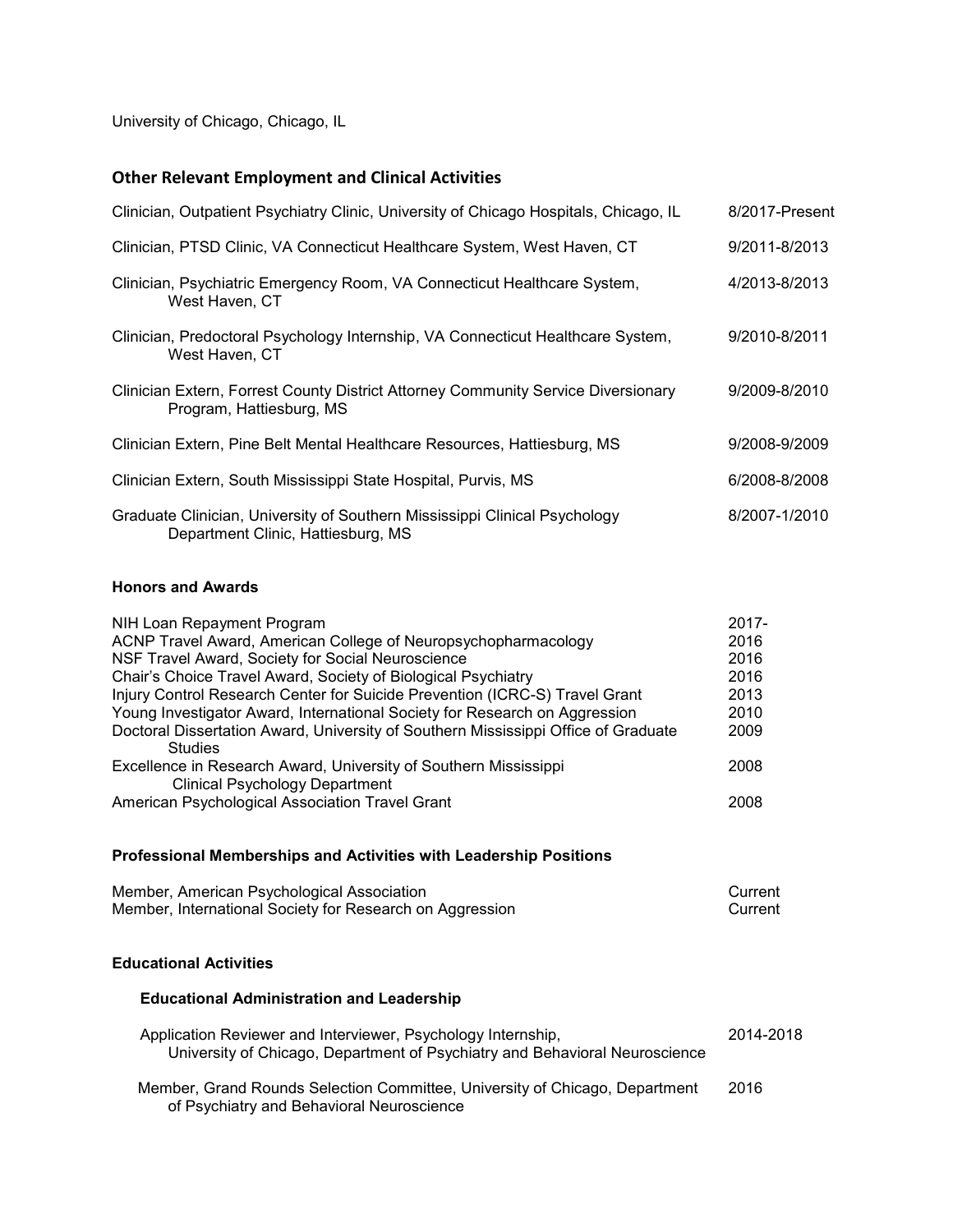| Member, Trauma Interest Workgroup, University of Chicago, Department<br>of Psychiatry and Behavioral Neuroscience                                                                                                                                                                                                                                                             | 2016-2018      |
|-------------------------------------------------------------------------------------------------------------------------------------------------------------------------------------------------------------------------------------------------------------------------------------------------------------------------------------------------------------------------------|----------------|
| <b>Teaching Activities</b>                                                                                                                                                                                                                                                                                                                                                    |                |
| Cognitive Behavioral Treatment of Anger Disorders. Seminar, CBT Seminar Series,<br>University of Chicago, Department of Psychiatry and Behavioral Neuroscience                                                                                                                                                                                                                | 2014-2016      |
| Neuroanatomy of the Limbic System. Seminar, Neuropsychology Externship<br>Neuroanatomy Seminar Series, University of Chicago Department of Psychiatry<br>and Behavioral Neuroscience                                                                                                                                                                                          | 10/2015        |
| Bootstrapping Method in Structural Equation Modeling. Seminar, Structural<br>Equation Modeling Course, University of Southern Mississippi                                                                                                                                                                                                                                     | 9/2009         |
| <b>Clinical Teaching and Supervision</b>                                                                                                                                                                                                                                                                                                                                      |                |
| Research Diagnostic Supervisor, CNPRU Lab, University of Chicago<br>Department of Psychiatry and Behavioral Neuroscience                                                                                                                                                                                                                                                      | 9/2013-Present |
| <b>Advising and Mentoring</b>                                                                                                                                                                                                                                                                                                                                                 |                |
| <b>Students</b>                                                                                                                                                                                                                                                                                                                                                               |                |
| Blake Anderson, Metcalf Internship Program; Role: Research supervisor<br>Current position: University of Chicago Undergraduate                                                                                                                                                                                                                                                | 2016-2017      |
| Nicole Sullivan, Master of Arts Program in the Social Sciences (MAPSS)<br>University of Chicago; Role: Reader /Thesis Supervisor<br>Current Position: Business Process and Data Analyst, City of Minneapolis                                                                                                                                                                  | 2016-2017      |
| <b>Grants</b>                                                                                                                                                                                                                                                                                                                                                                 |                |
| <b>Current</b>                                                                                                                                                                                                                                                                                                                                                                |                |
| 10/2016-8/2020<br>NIMH 1K23MH109824-01A1. PI: J. Fanning<br>Title: Neural mechanisms mediating trauma and aggression<br>Description: The goal of this study is to identify the neural correlates of impulsive aggression in<br>trauma-exposed adults, using fMRI.<br>Total costs: \$704,835<br>Direct costs: \$652,624<br>Indirect costs: \$ \$52,211<br>Role: PI; 90% effort |                |
| NARSAD Young Investigator Grant. PI: J. Fanning<br>Title: Neural dynamics of cognitive control in PTSD<br>Description: The goal of this study is to identify neural correlates of cognitive control in trauma-<br>exposed adults, using fMRI and EEG.<br>Total costs: \$70,000<br>Direct costs: \$70,000<br>Role: PI; 2% effort                                               | 1/2018-10/2021 |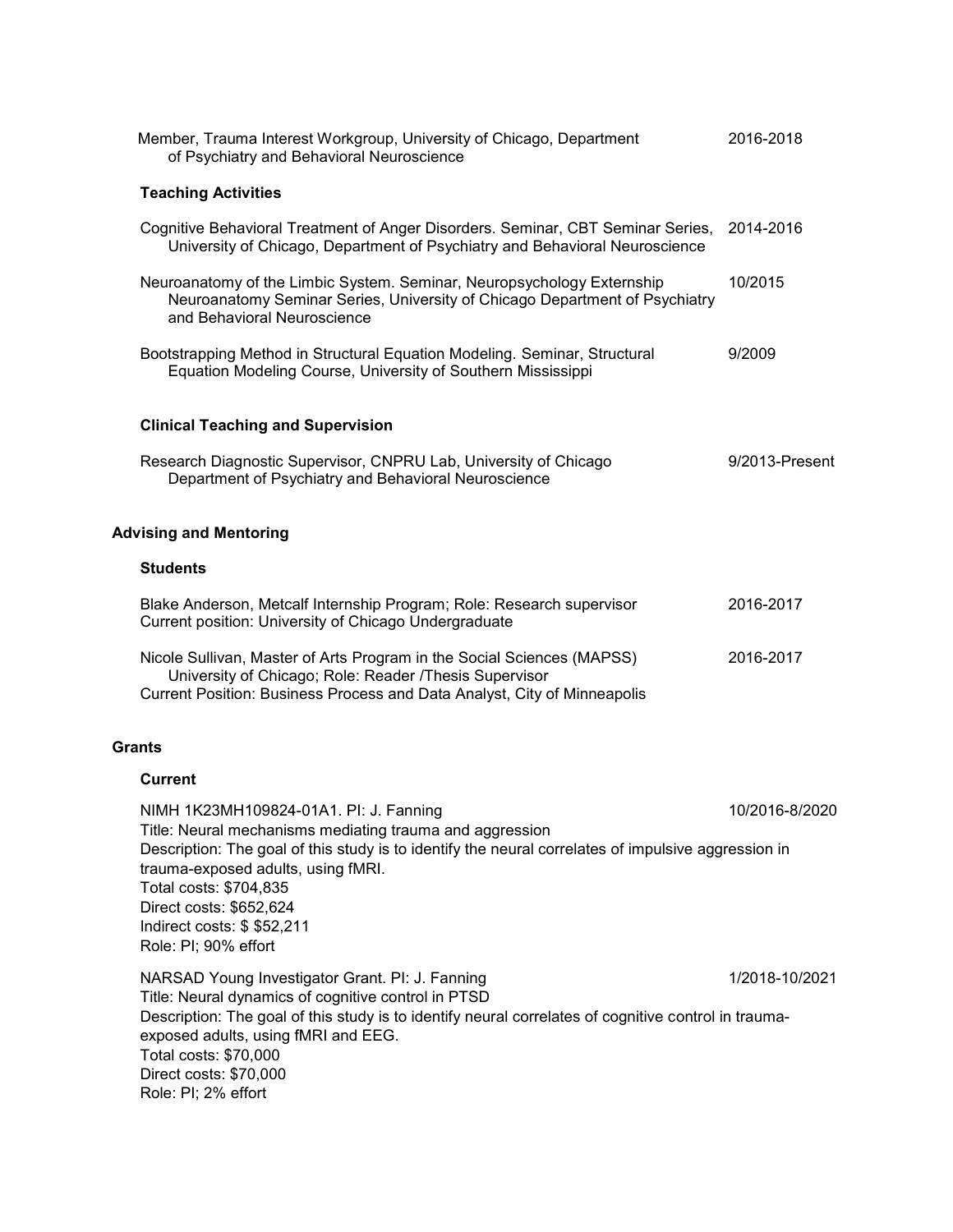## **Completed**

NIH NCATS KL2TR000431. Role: Scholar. Pl: J. Solway. 3/2016-9/2016 Title: Neural mechanisms underlying trauma and aggression Description: The goal of this funding is to support the investigator in collecting pilot data for NIH applications on the brain regions implicated in impulsive aggression in trauma-exposed adults. Total costs: \$45,000 Direct costs: \$45,000 Role: Scholar; 75% effort

#### **Publications**

#### **Peer-reviewed publications**

**Fanning, J. R.**, Coleman, M, Lee, R., & Coccaro, E. F. (In press). Subtypes of aggression in intermittent explosive disorder. Journal of Psychiatric Research.

Timmins, M. A., Berman, M. E., Nadorff, M. R., Amadi, S. C., **Fanning, J. R**., & McCloskey, M. S. (In press). Does state dissociation mediate the relation between alcohol intoxication and deliberate selfharm? Archives of Suicide Research.

Salem, T., Winer, S., Jordan, G., Nadorff, M. R., **Fanning, J. R.,** Bryan, J., Berman, M. E., & Veilleus, J. C. (In press). Anhedonia and the relation between other depression and aggressive behavior. Journal of Interpersonal Violence.

Coccaro, E. F., Cremers, H., **Fanning, J. R**., Nosal, E., Lee, R., Keedy, S., & Jacobson, K. (2018). Reduced frontal grey matter volume, life history of aggression, and underlying genetic influence. Psychiatry Research: Neuroimaging, 271: 126-134. doi.org/10.1016/j.pscychresns.2017.11.007.

Zhang, Z., **Fanning, J. R.,** Ehrlich, D., Chen, W., Lee, D., & Levy, I. (2017). Distributed neural representation of saliency-controlled value and category during anticipation of rewards and punishments. Nature Communications, 8: 1907. doi: 10.1038/s41467-017-02080-4.

**Fanning, J. R.,** Keedy, S., Berman, M. E., Lee, R., & Coccaro, E. F. (2017). Neural correlates of aggressive behavior in real time: A review of fMRI studies of laboratory reactive aggression. Current Behavioral Neuroscience Reports, 4: 138-150.

Berman, M. E., **Fanning, J. R**., Guillot, C. R., Marsic, A., Bullock, J., Nadorff, M., & McCloskey, M. S. (2017). Effects of alcohol dose on deliberate self-harm in men and women. Journal of Consulting and Clinical Psychology, 85: 854-861.

Coccaro, E. F., **Fanning, J. R**., Fisher, E. F., Couture, L., & Lee, R. (2017). Social and emotional information processing in adults: Development and psychometrics of a computerized assessment in healthy controls and aggressive individuals. Psychiatry Research, 248: 40-47. doi: 10.1016/j.psychres.2016.11.004

Coccaro, E. F., **Fanning, J. R.,** & Lee, R. (2017). Intermittent explosive disorder and substance use disorder: Analysis of the National Comorbidity Study Replication Sample. Journal of Clinical Psychiatry, 75: 62-67. doi: 10.1016/j.comppsych.2017.02.011

Coccaro, E. F., **Fanning, J. R.,** & Lee, R. (2017). Development of a social emotional information processing assessment for adults (SEIP-Q). Aggressive Behavior, 43: 47-59. doi: 10.1002/ab.21661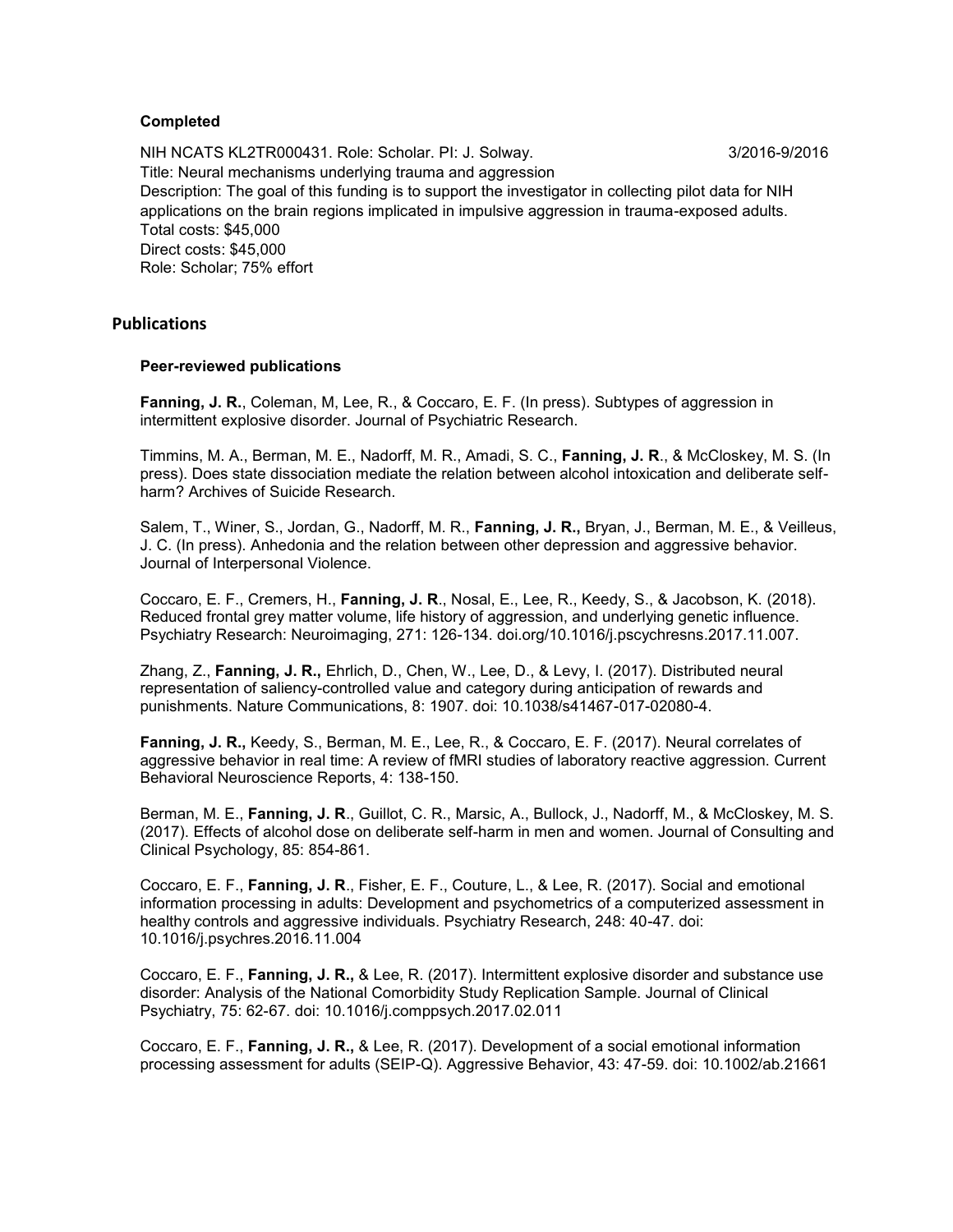**Fanning, J. R.,** Lee, R., & Coccaro, E. F. (2016). Comorbid intermittent explosive disorder and posttraumatic stress disorder: Clinical correlates and relationship to suicidal behavior. Comprehensive Psychiatry, 70: 125-133. doi: 10.1016/j.comppsych.2016.05.018.

Coccaro, E. F., Keedy, S. K., Gorka, S. M., King, A. C., **Fanning, J.R.,** Lee, R., & Phan, K. L. (2016). Differential fMRI BOLD responses in amygdala in intermittent explosive disorder as a function of past alcohol use disorder. Psychiatry Research, 257: 5-10. doi: 10.1016/j.pscychresns.2016.09.001

Coccaro, E. F., **Fanning, J. R**., Keedy, S., & Lee, R. (2016). Social cognition in intermittent explosive disorder and aggression. Journal of Psychiatric Research, 83: 140-150. doi: 10.1016/j.jpsychires.2016.07.010.

Lee, R., Arfanakis, K., Evia, A., **Fanning, J. R.,** Keedy, S., & Coccaro, E. F. (2016). White matter integrity reductions in intermittent explosive disorder. Neuropsychopharmacology, 14: 2697-2703. doi: 10.1038/npp.2016.74

Coccaro, E. F., Lee, R., **Fanning, J. R.,** Fuchs, D., Goiny, M., Erhardt, S., et al. (2016). Tryptophan, kynurenine, and kynurenine metabolites: Relationship to lifetime aggression and inflammation markers in human subjects. Psychoneuroendocrimnology, 71: 189-196. doi: 10.1038/npp.2016.74

Coccaro, E. F., Fridberg, D., **Fanning, J. R**., Grant, J., King, A., & Lee, R. (2016). Substance use disorders: Relationship with intermittent explosive disorder and with aggression, anger, and impulsivity. Journal of Psychiatric Research, 81: 127-132. doi: 10.1016/j.jpsychires.2016.06.011.

Lee, R., **Fanning, J. R.,** & Coccaro, E. F. (2016). GH response to intravenous clonidine challenge correlates with history of childhood trauma in personality disorder. Journal of Psychiatric Research, 76: 38-43. doi: 10.1016/j.jpsychires.2015.11.009

**Fanning, J. R.,** Lee, R., Gozal., D., Coussons-Read, M., & Coccaro, E. F. (2015). Childhood trauma and parental style: Relationship with markers of inflammation, oxidative stress, and aggression in healthy and personality disordered subjects. Biological Psychology, 11: 56-65. doi: 10.1016/j.biopsycho.2015.09.003

Coccaro, E. F., **Fanning, J. R.,** Phan, K. L., and Lee, R. (2015). Serotonin and impulsive aggression. CNS Spectrums. 20: 295-302. doi: 10.1017/S1092852915000310

Coccaro, E. F., Solis, O., **Fanning, J. R.,** and Lee, R. (2015). Emotional intelligence and impulsive aggression in intermittent explosive disorder. Journal of Psychiatric Research. 61: 135-140. doi: 10.1016/j.jpsychires.2014.11.004

Guillot, C. R., **Fanning, J. R.,** Liang, T., Leventhal, A. M., and Berman, M. E. (2015). An α-synuclein gene (SNCA) polymorphism moderates the association of PTSD symptomatology with hazardous alcohol use, but not with aggression-related measures. Journal of Anxiety Disorders. 30: 41-47. doi: 10.1016/j.janxdis.2014.12.007

**Fanning, J. R**., Meyerhoff, J. J., Lee, R., and Coccaro, E. F. (2014). History of childhood maltreatment in intermittent explosive disorder. Journal of Psychiatric Research. 56: 10-17. doi: 10.1016/j.jpsychires.2014.04.012

Guillot, C. R., **Fanning, J. R.,** Liang, T., and Berman, M. E. (2014). COMT associations with disordered gambling and drinking measures. Journal of Gambling Studies. 31: 513-524. doi: 10.1007/s10899-013-9434-1

**Fanning, J. R**., Berman, M. E., and Long, J. L. (2014). P3 and provoked aggressive behavior. Social Neuroscience. 9: 118-129. doi: 10.1080/17470919.2013.866596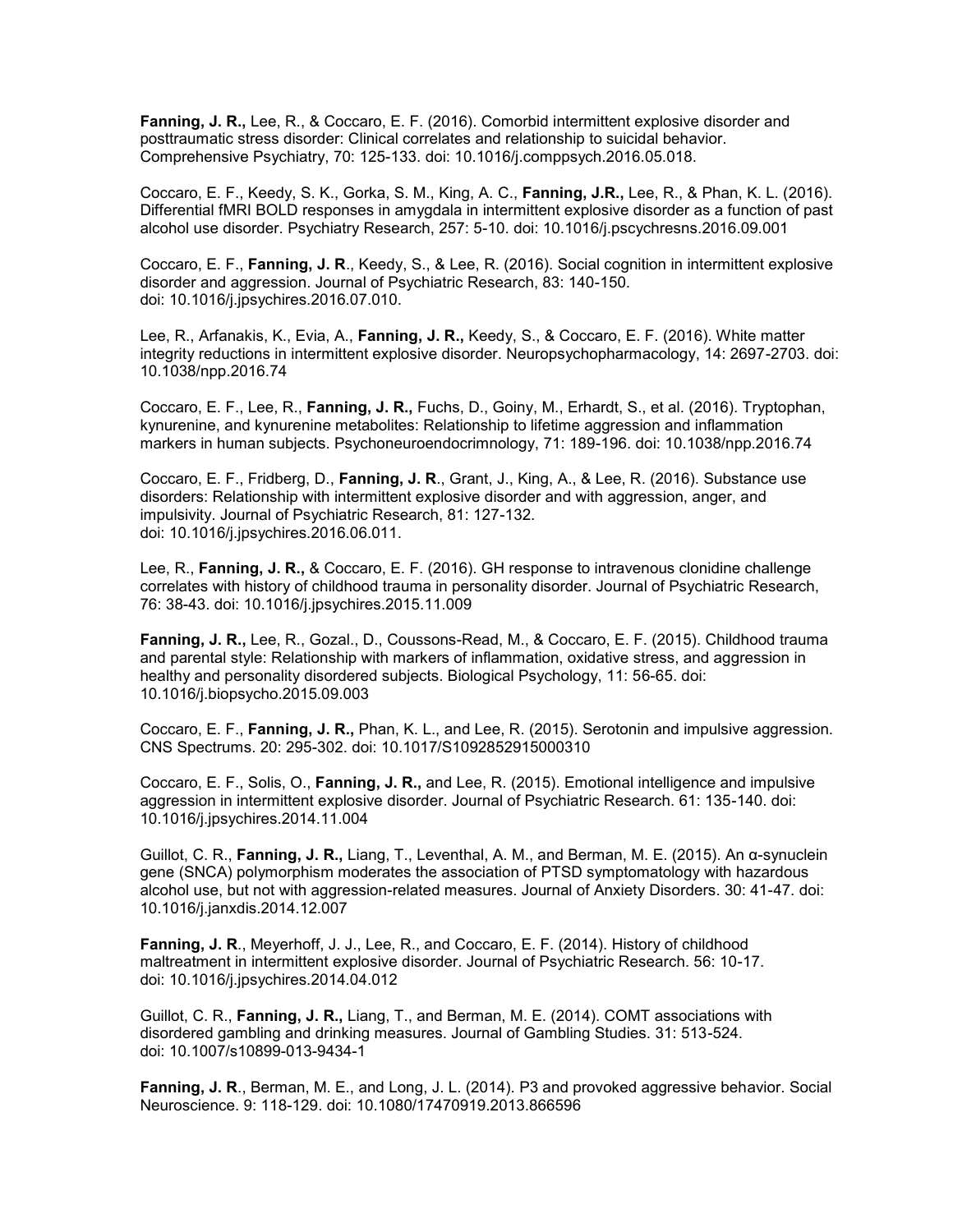Guillot, C. R., **Fanning, J. R.,** Liang, T., and Berman, M. E. (2014). Evidence of a role for SNCA in impulse control in humans. Neurogenetics. 15: 77. doi: 10.1007/s10048-013-0379-4

**Fanning, J. R.,** Guillot, C. R., McCloskey, M. E., Marsic, A., and Berman, M. E. (2014). Serotonin (5- HT) augmentation reduces provoked aggression associated with primary psychopathy traits. Journal of Personality Disorders. 28: 449-461. doi: 10.1111/j.1467-9280.2009.02355

**Fanning, J. R.** and Pietrzak, R. H. (2013). Suicidality among older male veterans in the United States: Results from the National Health and Resilience in Veterans Study. Journal of Psychiatric Research. 47: 1766-1775. doi: 10.1016/j.jpsychires.2013.07.015

Fiszdon, J. M., **Fanning, J. R**., Johannesen, J. K., Bell, M. D. (2012). Social cognitive deficits in schizophrenia and their relationship to clinical and functional status. Psychiatry Research. 205: 25-29. doi: 0.1016/j.psychres.2012.08.041

**Fanning, J. R.,** Berman, M. E., and Guillot, C. R. (2012). Social anhedonia and aggressive behavior. Personality and Individual Differences. 53: 868-873.

**Fanning, J. R.,** Bell, M. D., and Fiszdon, J. M. (2012). Is it possible to have impaired neurocognition but good social cognition in schizophrenia? Schizophrenia Research. 135: 68-71. doi: 10.1016/j.schres.2011.12.009

**Fanning, J. R.,** Berman, M. E., Mohn, R. S., and McCloskey, M. S. (2011). Perceived threat mediates the relationship between psychosis proneness and aggressive behavior. Psychiatry Research. 186: 210-218. doi: 10.1016/j.psychres.2010.09.010

Guillot, C. R., **Fanning, J. R**., Bullock, J. S., McCloskey, M. S., and Berman, M. E. (2010). Effects of alcohol intoxication on executive functioning: A study of dosing effects. Experimental and Clinical Psychopharmacology. 18: 409-417. doi: 10.1037/a0021053

Berman, M. E., McCloskey, M. S., **Fanning, J. R**., Schumacher, J. A., and Coccaro, E. F. (2009). Serotonin (5-HT) augmentation reduces response to attack in aggressive individuals. Psychological Science. 20: 714-720. doi: 10.1111/j.1467-9280.2009.02355

Berman, M. E., Bradley, T. P., **Fanning, J. R.,** and McCloskey, M. S. (2009). Self-focused attention reduces self-injurious behavior in alcohol-intoxicated men. Substance Use and Misuse. 44: 1280- 1297. doi: 10.1080/10826080902961328

#### **Books & Chapters**

**Fanning, J. R.** and Pasetes, L. (In press). Psychological trauma and intermittent explosive disorder. In Coccaro, E. F. and McCloskey, M. Intermittent Explosive Disorders. Philadelphia, PA: Elsevier.

**Fanning, J. R**. (In press). Anger and aggression in posttraumatic stress disorder. In Coccaro, E. F. and McCloskey, M. Aggression: Clinical Features and Treatment Across the Diagnostic Spectrum". Washington, DC: American Psychiatric Association Publishing.

**Fanning, J. R**., Lee, R., and Coccaro, E. F. (In press). Neurotransmitter function in impulsive aggression and intermittent explosive disorder. In Felthous, A. International Handbook of Psychopathic Disorders and Law (2nd Ed). Boston: Wiley-Blackwell.

**Fanning, J. R.** and Coccaro, E. (2018). Neurotransmitter function in personality disorder. In: Livesly, W. J. Handbook of Personality Disorders (2<sup>nd</sup> Ed.). New York: Guilford Press.

Lee, R., **Fanning, J. R.,** and Coccaro, E. F. (2018). Clinical neuroscience of impulsive aggression. In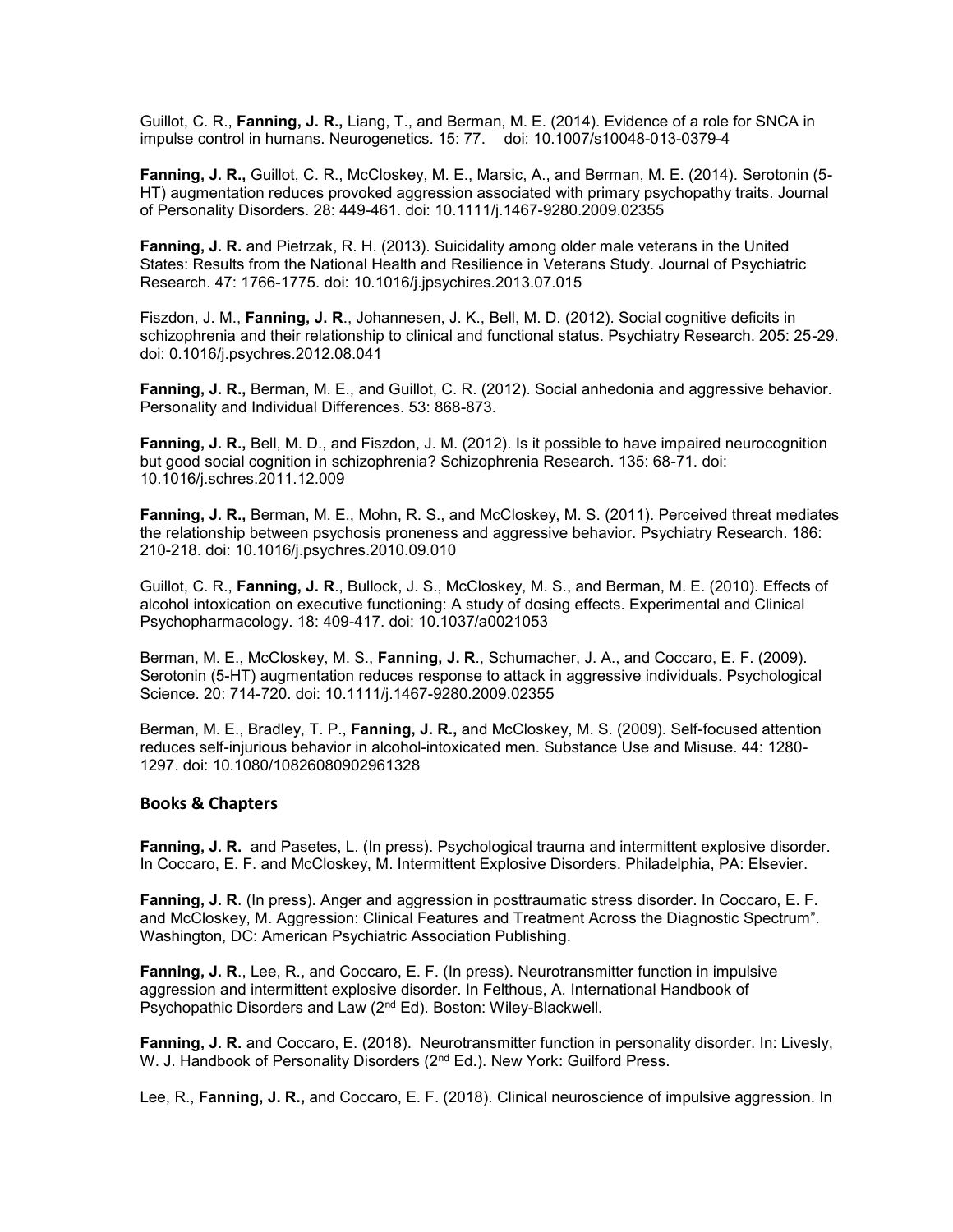Schmahl, C., Friedel, R., and Phan K. L. Neurobiology of Personality Disorders (1<sup>st</sup> Ed.). Oxford University Press.

**Fanning, J. R**. and Coccaro E. 2016. Neurobiology of impulsive aggression. In: Kleespies, P. M. The Oxford Handbook of Behavioral Emergencies and Crises. New York: Oxford University Press.

Coccaro, E. F., **Fanning, J. R.,** Phan, K. L., and Lee., R. (2016). Serotonin and impulsive aggression. In: Warburton, K. D., and Stahl, S. M. Violence in Psychiatry. Cambridge: Cambridge University Press.

#### **Invited Presentations, Posters & Abstracts**

#### **International**

**Fanning, J. R.,** Sullivan, N., Berman, M. E., & Lee, R. (2018, Paris, France). Reduced stimulus evaluation of ambiguous faces in aggressive individuals. Paper presented at the *International Society for Research on Aggression* conference.

Berman, M. E., McCloskey, M. S., **Fanning, J. R**., Barclay, N., Nelson, R. K.. (2018, Paris, France). Pain and aggression in humans. Paper presented at the *International Society for Research on Aggression* conference.

**Fanning, J.R**. (2017, November). *Neural mechanisms of reactive aggression in PTSD: A pilot study.* Poster accepted at the 33<sup>rd</sup> annual meeting of the International Society of Traumatic Stress Studies, Chicago, IL.

**Fanning, J.R.,** Guillot, C. R., & Berman, M. E. (2014, July). *Effects of alcohol administration and posttraumatic stress disorder symptoms on self-aggressive behavior.* Poster session presented at the 21st biennial meeting of the International Society for Research on Aggression, Atlanta, GA.

**Fanning, J. R.,** Berman, M. E., Mohn, R. S., & McCloskey, M. S. (2010, July). *A new approach to examining the electrophysiological processes underlying reactive aggression in real time: The aggression oddball task.* Poster session presented at the 19th biennial meeting of the International Society for Research on Aggression, Storrs, CT.

**Fanning, J. R.,** Todd, R. E., Berman, M. E., & McCloskey, M. S. (2010, July). *Psychopathy, aggression,*  and serotonin (5-HT). Symposium presentation at the 19<sup>th</sup> biennial meeting of the International Society for Research on Aggression, Storrs, CT.

#### **National**

**Fanning, J. R.,** Pasetes, L., Okuneye, V., Wren-Jarvis, J., Keedy, S. (2018, December). *Neural correlates of provoked aggression and PTSD: Preliminary findings.* Poster to be presented at the 57th annual meeting of the American College of Neuropsychopharmacology, Hollywood, FL.

**Fanning, J. R.,** Berman, M. E., Lee, R., & Coccaro, E. F. (2016, December). *Psychophysiological source activity and coherence during an aggression paradigm.* Poster presented at the 55th annual meeting of the American College of Neuropsychopharmacology, Hollywood, FL.

**Fanning, J. R.,** Lee, R., Berman, M. E., Romay, R., & Coccaro, E. F. (2016, May). *Abnormal recruitment of cognitive control processes in intermittent explosive disorder during an aggressive interaction.* Poster presented at the 71st annual meeting of the Society of Biological Psychiatry, Atlanta, GA.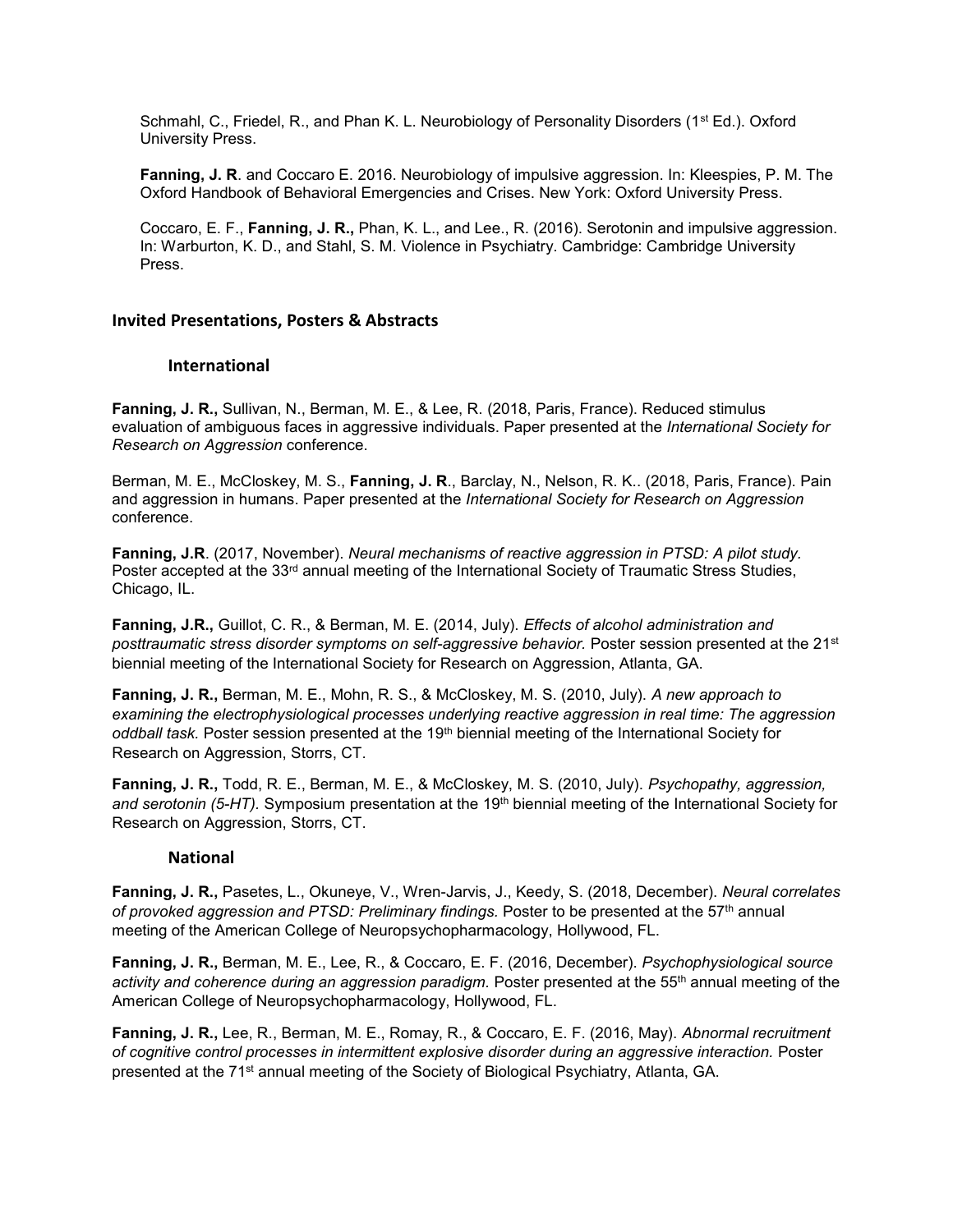**Fanning, J. R.,** Lee, R., Berman, M. E., & Coccaro, E. F. (2015, December). *Psychophysiological correlates of escalating and de-escalating behavior during an aggressive interaction.* Poster session presented at the 54th annual meeting of the American College of Neuropsychopharmacology, Hollywood, FL.

Lee, R., **Fanning, J. R.,** Romay, R., & Towle, V. L. (2015, December). A high density EEG study of shared attention and visual perspective taking. Poster session presented at the 54<sup>th</sup> annual meeting of the American College of Neuropsychopharmacology, Hollywood, FL.

**Fanning, J. R.,** Lee, R., Berman, M. E., & Coccaro, E. F. (2015, October). *Psychophysiological correlates of impulsive aggression in real time.* Poster session presented at the 45<sup>th</sup> annual meeting of the Society for Neuroscience, Chicago, IL.

Berman, M.E., **Fanning, J. R.,** Uyeji, L., Asserman, B. A., Kulper, D., & McCloskey, M. S. (2014, May). *Using laboratory-based methods and paradigms to understand the neuroscience of human aggression. S*ymposium presentation at the 26th Annual Meeting of the Association for Psychological Science, San Francisco, CA.

**Fanning, J.R**., Berman, M.E. (2013, June). *What is the role of serotonin in psychopathy-related aggression? Experimental findings and implications for treatment.* Symposium presentation at the 5th biennial meeting of the Society for the Scientific Study of Psychopathy, Washington, DC.

**Fanning, J. R.,** Fiszdon, J., & Berman, M. E. (2011, September). *Psychophysiological response to threat*  in positive schizotypy, negative schizotypy, and control individuals. Poster session presented at the 25<sup>th</sup> annual meeting of the Society for Research in Psychopathology, Boston, MA.

Weinman, E., Todd, R. E., **Fanning, J. R.** & Berman, M. E. (2011, May). *Comparison of borderline and antisocial personality traits as predictors of self and other directed aggression.* Poster session presented at the 23<sup>rd</sup> annual convention of the Association for Psychological Science, Washington, DC.

**Fanning, J. R.,** Berman, M. E., Mohn, R. S., & McCloskey, M. S. (2010, August). *Do threat/controloverride experiences mediate the psychosis proneness and aggression relationship?* Poster session accepted to the 118th annual meeting of the American Psychological Association, San Diego, CA.

**Fanning, J. R.,** Marsic, A., & Berman, M. E. (2009, November). *Self-injury history, borderline and*  antisocial personality disorders, and self-aggression. Poster session accepted to the 43<sup>rd</sup> annual meeting of the Association for Behavioral and Cognitive Therapies, New York, NY.

Marsic, A., **Fanning, J. R.,** Bullock, J. S., & Berman, M. E. (2009, November). *The relationship between negative emotional states and suicidal and self-harm behaviors.* Poster session presented at the 43rd annual meeting of the Association for Behavioral and Cognitive Therapies, New York, NY.

**Fanning, J. R.,** Marsic, A., Berman, M. E., & Mohn, R. S. (2009, May). *Psychosis proneness, aggression,*  and threat/control-override experiences. Poster session accepted to the 21<sup>st</sup> annual meeting of the Association for Psychological Science, San Francisco, CA.

Marsic, A., **Fanning, J. R.,** & Berman, M. E. (2009, May). *Relationship between personality disorders, psychopathy, and aggression in a community sample.* Poster session presented at the 21st annual meeting of the Association for Psychological Science, San Francisco, CA.

McCloskey, M., Noblett, K., Chen, E., Pajoumand, G., Kleabir, K., **Fanning, J.,** & Berman, M. (2008, November). *The efficacy of cognitive behavioral treatment on behavioral measures of aggression and impulsivity among patients with Intermittent Explosive Disorder.* Poster session presented at the 42<sup>nd</sup> annual meeting of the Association for Behavior and Cognitive Therapy, Orlando, FL.